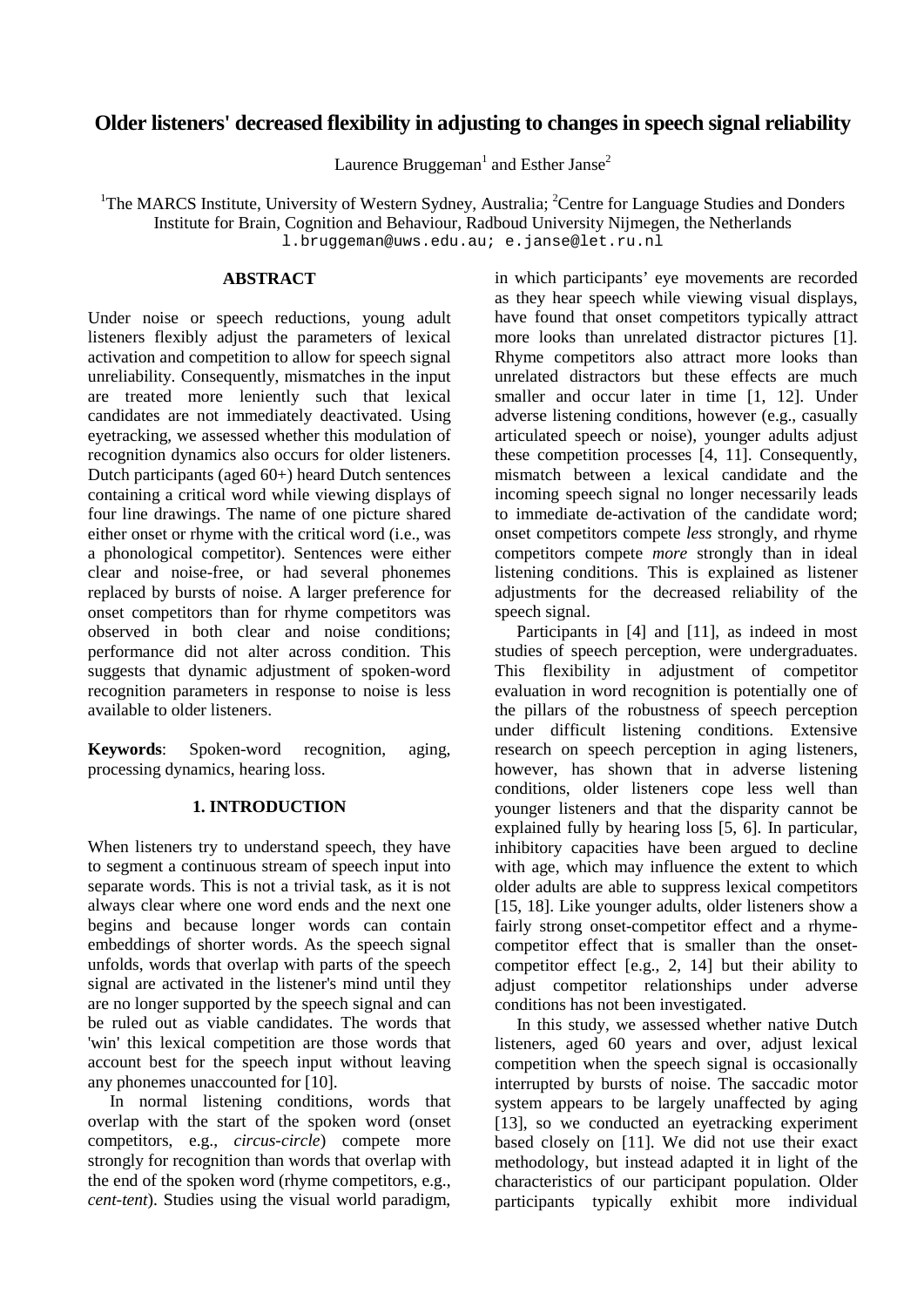differences than younger participants. We therefore changed the presence of noise bursts in the speech signal from a between-subjects variable to a withinsubjects variable, i.e., all participants were presented both with sentences from the baseline (noise-free) condition and with sentences from the noise condition. This approach reduces the variance due to between-subject variability.<sup>1</sup>

If older listeners flexibly adjust competitor evaluation in response to the decreased reliability of the speech input, we expect a weaker onsetcompetitor effect and a stronger rhyme-competitor effect when noise is added to the speech signal.

### **2. METHOD**

### **2.1. Participants**

Twenty-two participants (11 males) from the subject pool of the MPI for Psycholinguistics in Nijmegen, the Netherlands, were paid for their participation in this study. Seven additional participants' results were excluded due to calibration difficulties. All participants were native speakers of Dutch, aged 62–85 years (*M*=69.8, *SD*=6.5), with normal or corrected-to-normal vision. None of the participants wore hearing aids in their daily life. Pure-tone air conduction thresholds were determined for all participants. The mean threshold for the better ear (averaged over 0.5, 1, and 2 kHz) was 22.6 dB HL (range: 3.3-43.3, *SD* = 12.8). High-frequency thresholds for the better ear (averaged over 4, 6 and 8 kHz) ranged from 3.3-70.0 dB HL ( $M =$ 38.3,  $SD = 24.2$ ). Informed consent was obtained prior to the start of the experiment.

# **2.2. Stimulus materials**

Stimuli were based on [11] and consisted of 120 recorded Dutch sentences each containing a critical word. Sentences were constructed in such a way that the critical word was not easily predictable (e.g., *Het zag eruit als een paspoort, maar de tekst op de voorkant klopte niet.*, "It looked like a passport but the text on the front was not correct.") and were spoken by a female native speaker of Dutch. They were read out with neutral intonation and the speaker was unaware of the presence or identity of any of the critical words. Each sentence was paired with a visual display containing four black-andwhite line drawings. Using a so-called 'target absent' design [7], the critical words were not represented by any of the drawings in the two experimental conditions. Instead, the visual displays contained one phonological competitor for the critical word and three distractors that were phonologically and semantically unrelated. In the onset-competitor condition, the phonological competitor drawing

depicted a word that overlapped at onset with the critical word (e.g., for the critical word *paspoort*, 'passport', the onset competitor was *paspop*, 'tailor's dummy'). In the rhyme-competitor condition, the competitor drawing depicted a word that had a rhyme overlap with the critical word and only differed in its first phoneme (e.g., for the critical word *honing*, 'honey', the rhyme competitor was *koning*, 'king'). In addition to these two experimental conditions of 40 sentences each, there were 40 filler sentences, for which the visual displays contained a picture of the critical word and three unrelated distractor pictures. In all conditions, competitor and distractor pictures were counter-balanced across four fixed positions on the screen. The sentences were recorded in a sound-attenuated booth at a sampling rate of 44.1 kHz using Adobe Audition. Subsequent selection, measurement and editing of the auditory stimuli was carried out using Praat [3]. Two versions were created of each sentence. One version consisted of the original recording and this sentence was used in the baseline condition. For the noise condition, a second version was created in which between two and four separate phonemes throughout each sentence were replaced with bursts of noise. As no effect of noise position was found by [11], noise bursts replaced word-initial phonemes in half of the sentences and word-medial phonemes in the other half of the sentences. Importantly, the bursts of noise were never inserted in the critical word, nor in the two words preceding and following the critical word. The same radio noises were used as in [11]. The duration of each noise burst was adjusted individually, so that each burst replaced exactly one phoneme. The mean noise duration was 81.2 ms (range: 11-214 ms,  $SD = 33.8$  ms), well above the gap detection thresholds reported for older listeners [8, 16, 17]. The loudness of each noise burst was adjusted so that it corresponded to 80% of the average intensity (in dB) of the sentence it was inserted in. In each condition (onset-competitor, rhyme-competitor, and filler) there were 14 sentences containing two noise substitutions and 13 each with three and four substitutions. In each sentence, bursts were evenly divided over the sentence fragment that preceded the critical word and the fragment following it.

### **2.3. Procedure**

Participants were tested individually in a soundattenuated booth. They were seated in front of a computer screen at a viewing distance of 95 cm, with their head held in a fixed position by means of a chin and forehead rest. Participants' eye movements were recorded at a sampling rate of 1000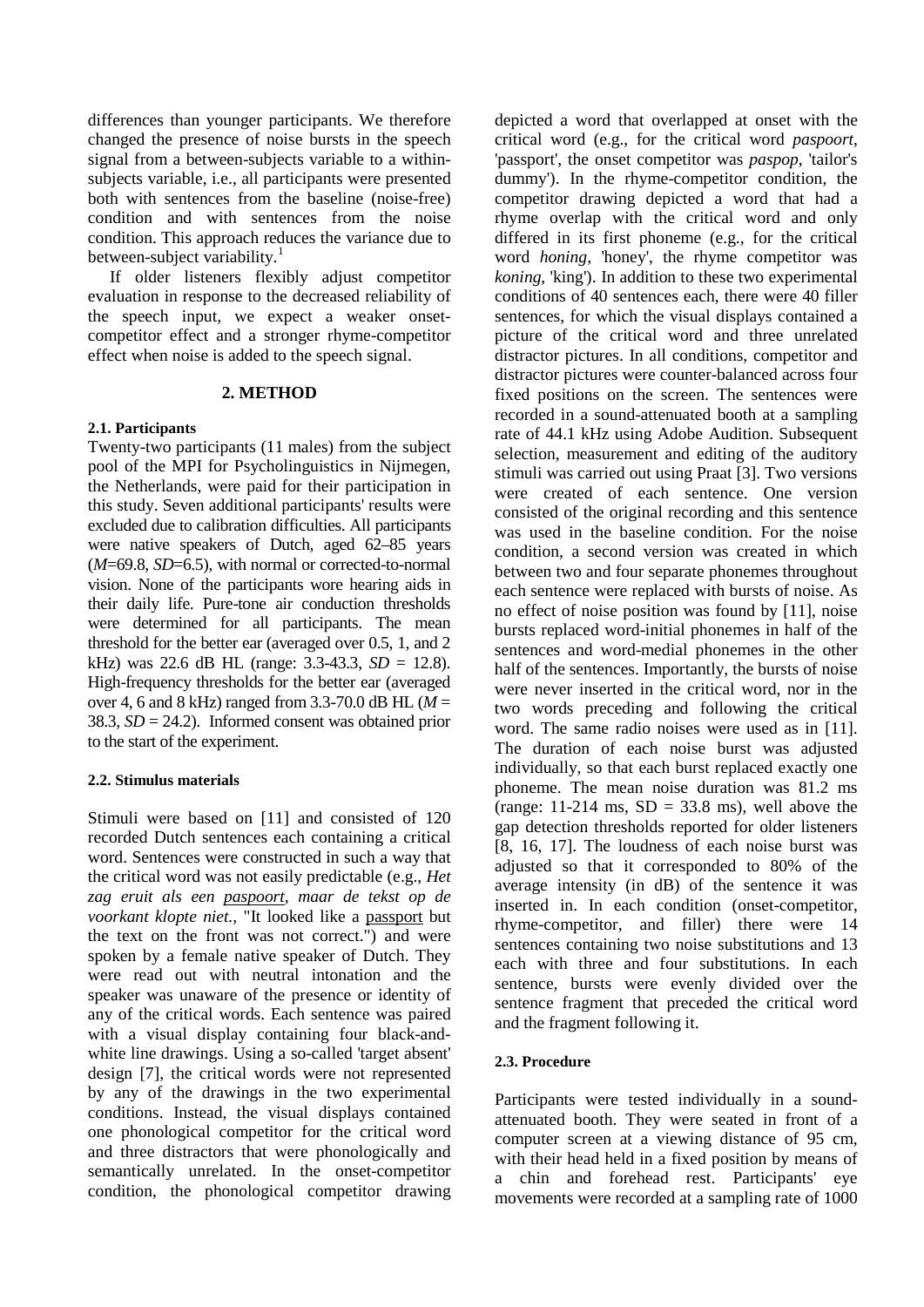Hz (monocular) using an Eyelink 1000 Tower Mount system (SR Research, Ltd.). Auditory stimuli were presented over Sennheiser HD201 headphones at a loud but comfortable level, kept constant for all participants.

Before the start of the experiment, the eyetracker was calibrated and validated using a 9-point calibration grid. After every five trials, an automatic drift correction was carried out and, if required, calibration was repeated. Following [11], participants were not given an explicit task, other than to listen to the sentences and to not take their eyes off the screen. At the start of each trial, a fixation cross was displayed in the centre of the screen. Participants were instructed to look at this cross until it disappeared. After this, visual displays were shown for 1s before the start of each sentence.

All participants were presented with all 120 sentence-display pairs in two blocks. The first block always contained sentences from the baseline (noisefree) condition, the second block consisted only of sentences from the noise condition. Items were counterbalanced across blocks and each participant was presented with a different randomisation of the stimulus list. There was no break between the baseline and the noise block and participants were not informed about the presence of noise in the second phase of the experiment.

Upon completion of the eyetracking task, participants filled in a background questionnaire.

#### **3. RESULTS**

Figure 1 shows the average fixation proportions to the competitors and distractors from the onset of the target word for the onset- (top) and the rhymecompetitor condition (bottom). Distractor fixations were divided by three to account for the fact that each visual display contained three distractors and only one competitor picture.

As it is generally assumed that it takes around 200 ms to initiate an eye movement [9], the earliest time windows used for analysis in visual world studies, including [11], begin at 200 ms after target word onset. Because of our older participant population we have chosen to analyse windows that start later in time. Competitor preference ratios were therefore computed over a 600 ms time interval, starting at 300 ms after critical word onset for the onset-competitor condition and at 800 ms for the rhyme-competitor condition (see Fig. 2). For each type of competitor, this was done by dividing the total number of fixations to the competitor by the sum of competitor fixations and distractor fixations. The number of distractor fixations was divided by three to account for the fact that for every competitor picture there were three distractors in every display.

**Figure 1:** Mean fixation proportions from target word onset



In a one-sample two-tailed  $t$  test by participants  $(1)$ and by items (2), competitor preference ratios were compared to 0.5. In the baseline condition, both onset  $[M_1 = 0.67, t_1(21) = 8.04, p < .001; M_2 = 0.64,$  $t_2(39) = 6.21, p < .001$ ] and rhyme  $[M_1 = 0.58, t_1(21)]$  $= 3.98, p = .001; M<sub>2</sub> = 0.58, t<sub>2</sub>(39) = 3.25, p = .002$ competitors were fixated significantly more than distractors. In the noise condition, onset competitors were fixated significantly more than distractors  $[M_1]$  $= 0.61, t_1(21) = 4.48, p < .001; M_2 = 0.57, t_2(39) =$ 2.57,  $p = .014$ , whereas rhyme competitors were not  $[M_1 = 0.55, t_1(21) = 1.73, p = .099; M_2 = 0.54,$  $t_2(39) = 1.44, p = .157$ .



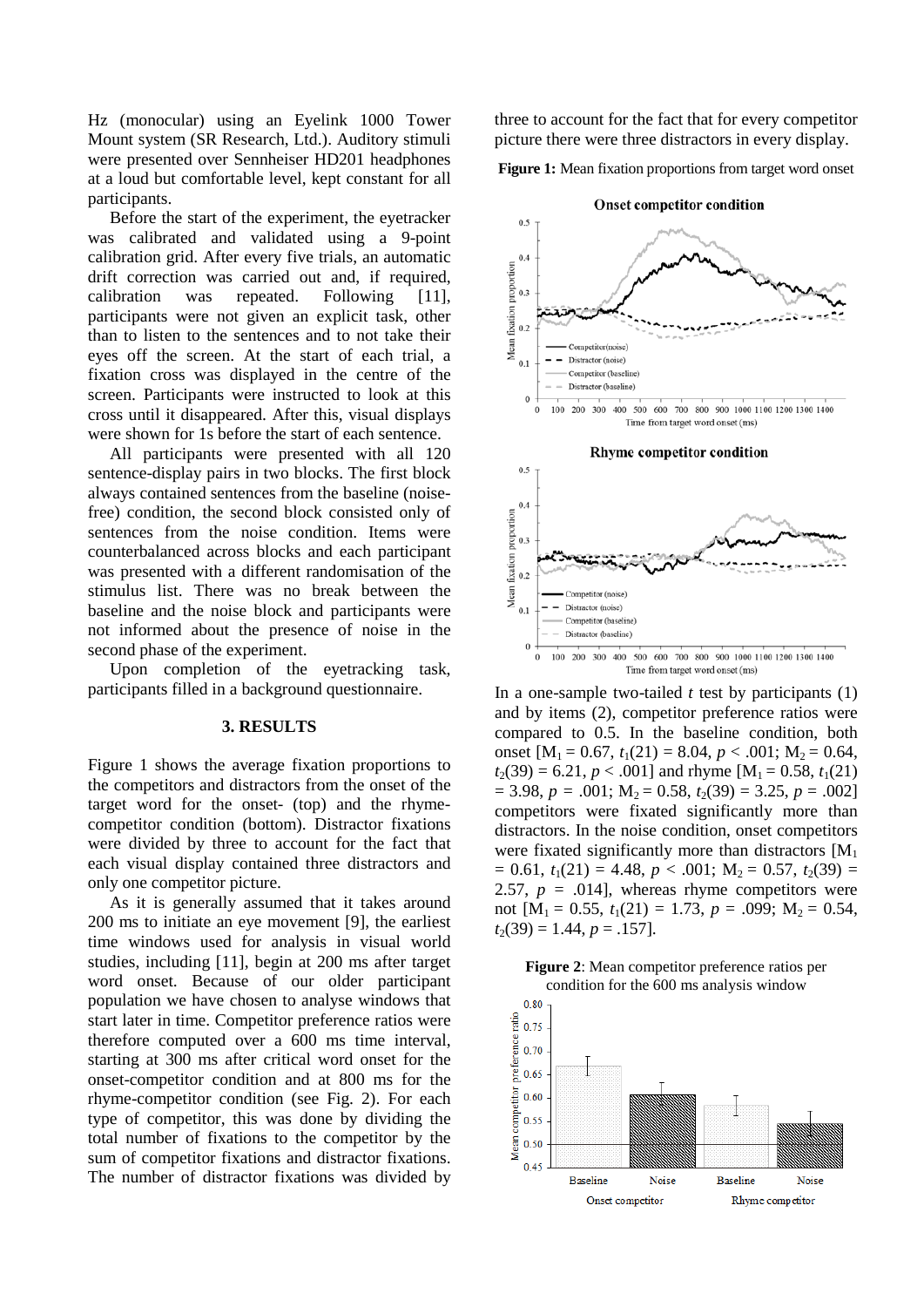A 2x2 repeated-measures analysis of variance (ANOVA) of fixation ratios in the critical time window was conducted by participants  $(F_1)$  and items  $(F_2)$ , with noise type (baseline and noise) and competitor type (onset and rhyme) as the withinsubject factors. This showed a main effect of noise condition  $[F_1(1,18) = 4.44, p = .047; F_2(1,78) =$ 5.44,  $p = .022$ ]. We also found a main effect of competitor type (onset competitors were fixated more than rhyme competitors) but while this effect is significant across participants, it misses significance over items  $[F_1(1,21) = 13.21, p = .002;$  $F_2(1,78) = 2.99$ ,  $p = .088$ ]. No trace of a noise condition by competitor type interaction was found  $[F_1(1,18) = 0.30, p = .591; F_2(1,78) = 0.24, p = .625].$ 

Further, as participants varied in hearing acuity from normal-hearing to mild-to-moderate hearing loss, we checked for links between participants' hearing thresholds and their preference for competitor pictures over distractors. No correlation was found between participants' competitor preference ratios (in any of the four within-subject conditions) and their pure-tone air conduction thresholds averaged over 0.5, 1 and 2 kHz and averaged over 2, 4 and 8 kHz (with *r*-values ranging from -.17 to .13).

### **4. DISCUSSION**

We investigated whether older listeners adjust the parameters of lexical activation and competition when the reliability of the speech signal is decreased by occasional bursts of noise. If these listeners' performance mirrored that of the listeners in [11], we predicted a weaker onset-competitor and a stronger rhyme-competitor effect in the noise condition than in the baseline (noise-free) condition,

First, our results in the baseline condition confirmed previous findings of strong onsetcompetitor effects and smaller rhyme-competitor effects in young and older adults [e.g., 1, 2]. This suggests normal efficiency of speech processing in older listeners. However, in the baseline condition, mean fixation proportions to both onset and rhyme competitors reached higher peaks (0.48 and 0.37 respectively) than those found by [11] for younger adults in the baseline condition. Fixation proportions in [11] peak around 0.34 for onset competitors and around 0.24 for rhyme competitors. This may indicate that, even in noise-free listening conditions, older listeners are more cautious than younger adults in eliminating competitors as potential lexical candidates. Alternatively, it could be the result of the decrease in inhibitory capacities that is generally associated with aging: older listeners may

experience more difficulties suppressing competitors than younger adults.

In the noise condition, onset competitors attracted fewer looks than in the baseline condition. This replicates the findings by [11] and could indicate that listeners adjust the parameters of lexical activation and competition. However, we also found a smaller competitor preference for rhyme competitors in noise, which speaks against such an adjustment. Listeners' increased uncertainty about the speech signal was expected to lead to a larger preference for rhyme competitors. Even though older adults were clearly affected by the noise bursts, they did not adjust their processing dynamics. This might be linked to the fact that rhyme competitors already attracted a high proportion of looks from older listeners in the baseline condition. In order to compensate for age-related deficits, older adults may employ dynamic listening strategies in noise-free situations that are similar to those used by younger adults to adjust to noisy listening conditions. When the speech signal deteriorates, older listeners could already be operating at capacity and may therefore not adjust further to the changing listening conditions.

As we did not exclude participants with poorer than normal hearing thresholds, about half of all participants suffered from mild to moderate hearing loss. Even though the difference between the results of this study and that by [11] may (partly) relate to hearing differences between age groups, there was no correlation between individual hearing thresholds and older participants' competitor preferences.

In sum, contrary to previous findings for younger adult listeners, we do not find conclusive evidence that suggests older listeners adjust the parameters of lexical activation and competition when the speech signal becomes less reliable due to the presence of noise. If it is the case that older listeners already make this type of adjustments while processing speech in normal listening conditions, this appears to leave them without resources to fall back on when listening conditions become difficult.